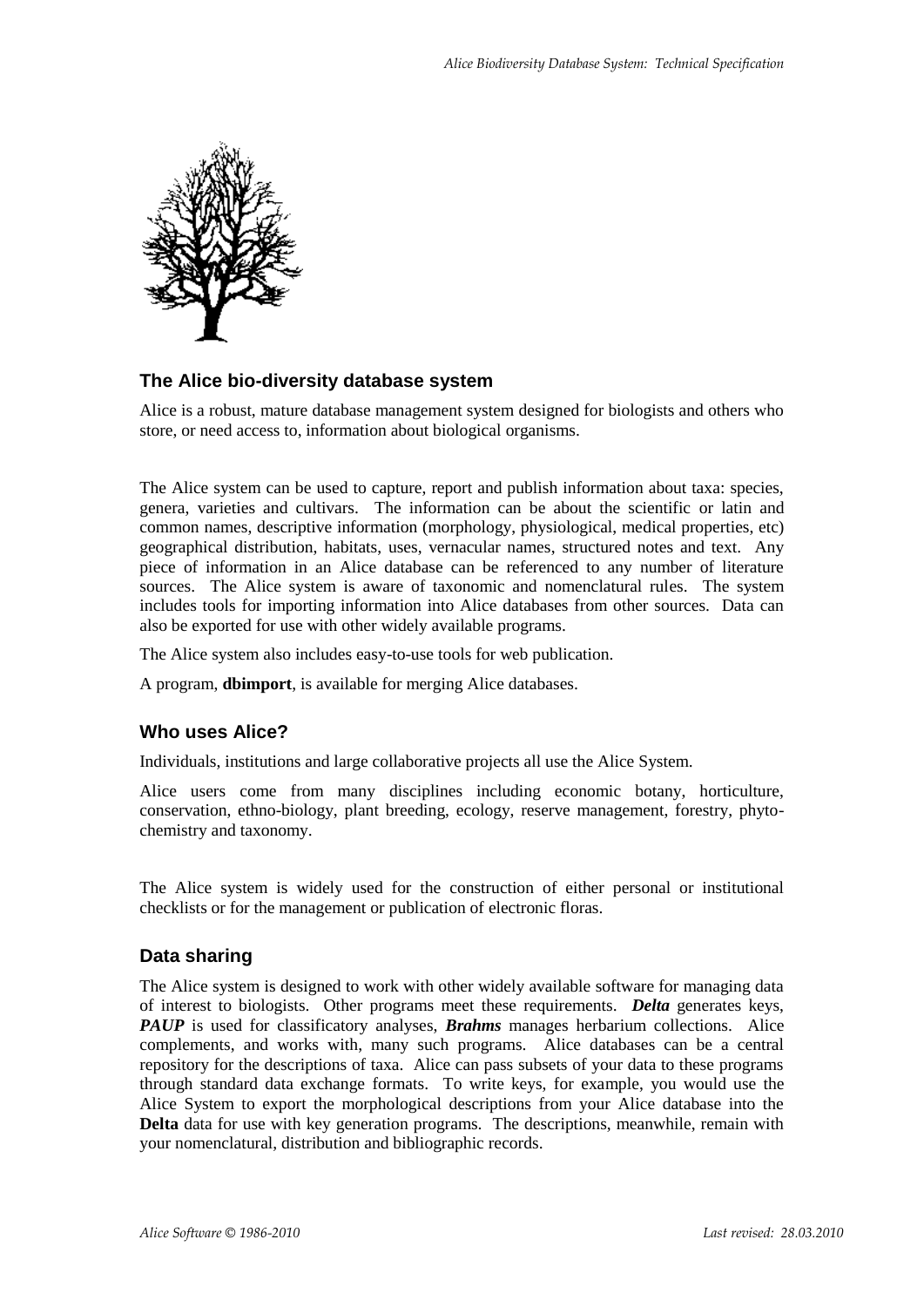# **Alice Tool Sets**

The Alice tools are is supplied as **configurations**, **systems** and **editions**.

### **Single or multi-user**

The Alice tools can be figured as a stand-alone system running on a single personal computer or in a networked configuration, allowing many users to share databases across a network.

# **Pricing**

We are happy to advise on the most suitable system and edition for your purpose. Pricing varies with edition. The cost depends upon the tools and the number of licences you wish to purchase. We offer discounts for multiple user-licences and for customers who take out support agreements with us.

# **System requirements**

|                         | Optimum                                   |
|-------------------------|-------------------------------------------|
| <b>Processor</b>        | Any                                       |
| <b>Operating system</b> | Windows NT, 2000, XP,<br>Vista, Windows 7 |
| <b>Memory</b>           | 32 MB                                     |
| Hard disk space         | 1 GR                                      |

### **Networking requirements**

We can provide technical advice if you intend to run the Alice System across a network.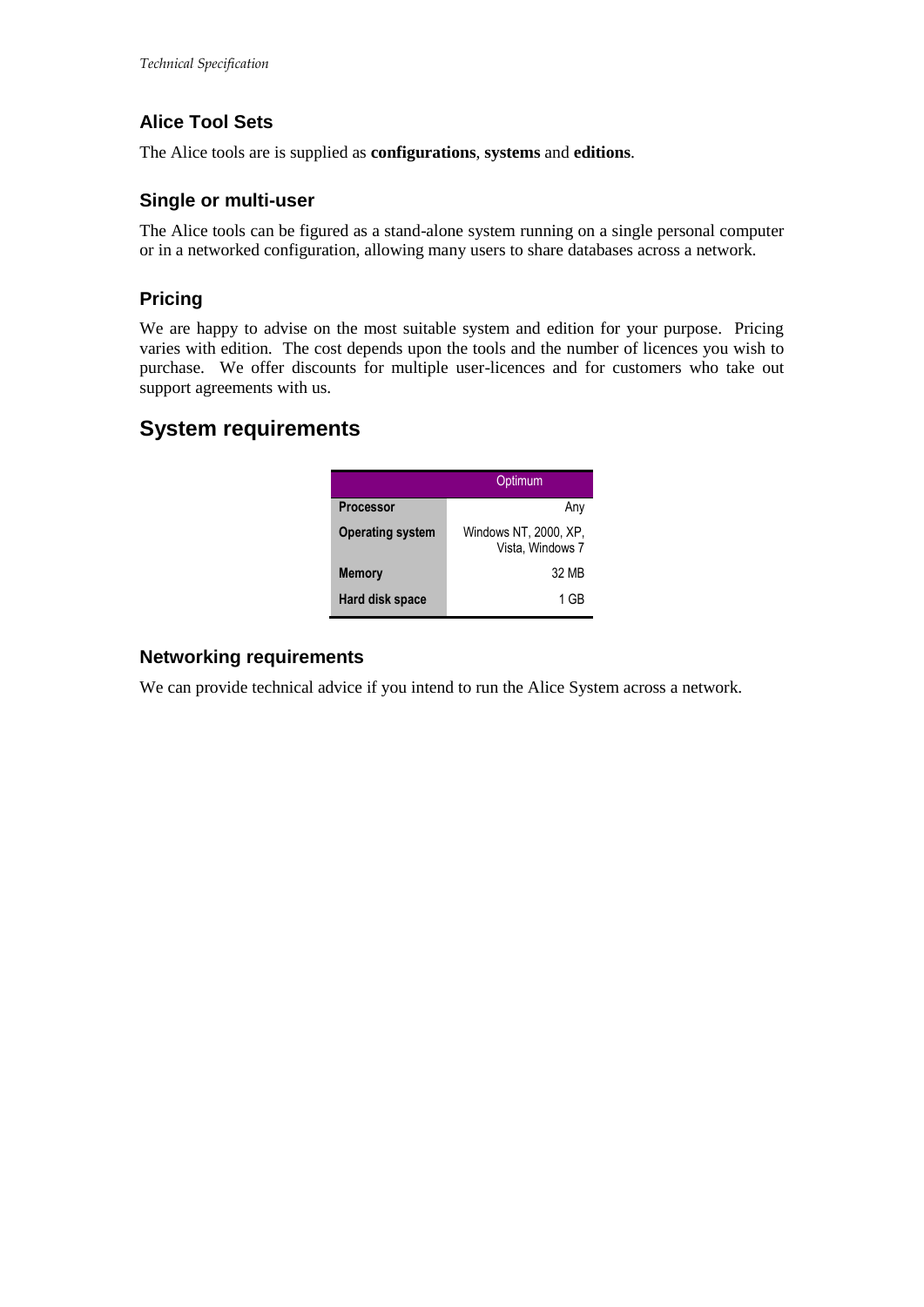# **Databases**

The Alice System supports any number of separate databases.

# **Individual database size limits**

The design of the ALICE system ensures efficient use of data storage and performance that is largely independent of database size. The design imposes very few limitations on the size of your database, which, in practice, is determined by the size of the hard disk in your computer and your effort gathering and capturing data

# **Limits on the size of a single ALICE database**

| TAXA                                                                                  | <b>Permitted records</b> |
|---------------------------------------------------------------------------------------|--------------------------|
| Taxa (species, subspecies, varieties etc)                                             | 100,000                  |
| Latin binomials                                                                       | 100,000                  |
| Authority combinations                                                                | 10,000                   |
| Family or supra-generic names                                                         | 100,000                  |
| Generic names                                                                         | 100,000                  |
| Specific names                                                                        | 100,000                  |
| Infra-specific names                                                                  | 100,000                  |
| <b>CITATION LIST</b>                                                                  |                          |
| Different bibliographic Citations                                                     | 10,000                   |
| Pointers to Maps/Illustrations/Descriptions                                           | 1 billion                |
| Citations / name                                                                      | no limit                 |
| Citations / data observation (any data type)                                          | no limit                 |
| Nomenclatural citations                                                               | 1 billion                |
| Citations for any other single data type                                              | 1 billion                |
| <b>GEOGRAPHY</b>                                                                      |                          |
| Levels in gazetteer hierarchy:                                                        | 3                        |
| Place names at any one level in gazetteer                                             | 100,000                  |
| Distribution records /species                                                         | 1 billion                |
| <b>USER DEFINED DESCRIPTORS</b>                                                       |                          |
| Descriptors :                                                                         | 100,000                  |
| States for any one descriptor                                                         | 100,000                  |
| Observations / taxon                                                                  | 1 billion                |
| Observations / taxon / descriptor (for descriptors defined by user as 'variable')     | no limit                 |
| Observations / taxon / descriptor (for descriptors defined by user as 'non-variable') | one                      |
| Citations / observation                                                               | no limit                 |
| Observations / database                                                               | 1 billion                |
| USES, HABITATS AND VERNACULAR NAMES                                                   |                          |
| (The following limits apply individually to each of the above data types)             |                          |
| Data categories (e.g. classes of use)                                                 | 100,000                  |
| Records                                                                               | 1 billion                |
| Records for any one taxon                                                             | no limit                 |
| <b>STRUCTURED NOTES</b>                                                               |                          |